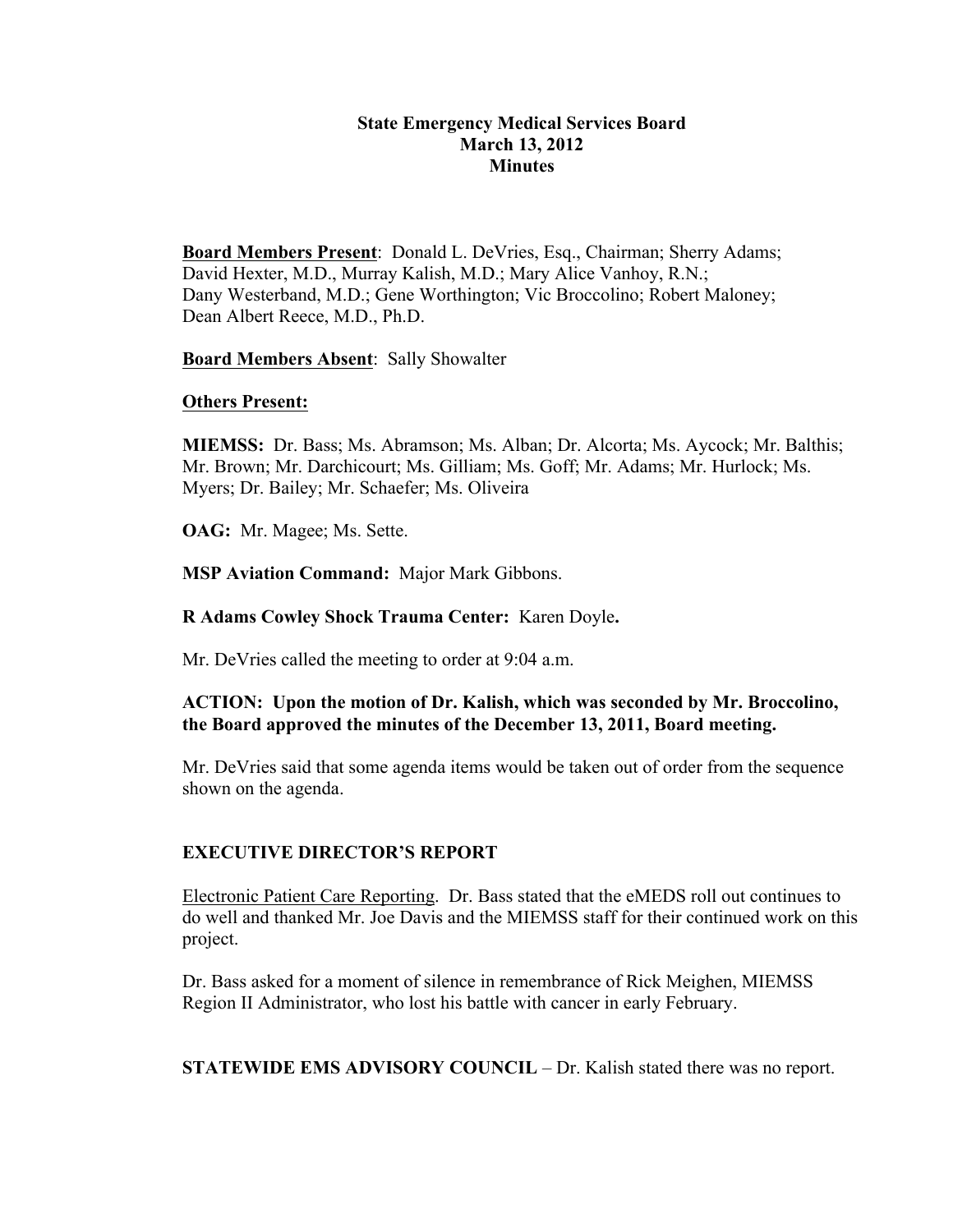## **R ADAMS COWLEY SHOCK TRAUMA CENTER**

Ms. Doyle reported that admissions to the Shock Trauma Center continue to remain strong. She said that inter-hospital transfers and Chamber dive hours remain steady. Ms. Doyle said the Center for Injury Prevention has assisted over 14,000 persons and thanked Ms. Vanhoy for the education outreach last week. Ms. Doyle added that Shock Trauma had a recent global outreach to Rio de Janeiro. She noted that outreach programs to the Middle East were in conjunction with the US Air Force through the C-STARS program. Ms. Doyle announced that the R Adams Cowley Shock Trauma Gala will be held on May 5, 2012, and that invitations should be out shortly.

Dr. Reese and Dr. Westerband entered the meeting.

## **LEGISLATIVE REPORT** (Dr. Bass)

Yellow Dot Bill. (HB230) This bill provides for a yellow dot decal on motor vehicles which indicates permission to search the vehicle glove compartment for medical information. Pat Gainer is working with the legislative sponsor on wording change. Law enforcement is not in favor at this time.

Public Access AED Bill. (SB461) Senator Nancy Jacobs has introduced a Bill to relax the requirements regarding training and liability for public access AED use. Maryland currently has 3500 sites with public access AEDs and 60,000 persons trained. MIEMSS supports the liability aspect but not the change in current training requirements which conform to national (AHA) standards. Training increases the likelihood of AED use and decreases the likelihood of error.

EMSOF. Dr. Bass said a HB 1302 and SB 971 include a \$2 increase on the tag fee for the EMSOF; hearings are this week.

### **NEW BUSINESS**

Pro CPR Program. Ms. Oliveira gave an overview via power point of Pro-CPR which is seeking approval as an educational program by the EMS Board. It was decided to table the issue until next meeting in order to verify additional information on the PRO-CPR website regarding use by other Maryland entities and other state EMS agencies.

Trauma System Report. Dr. Bass said that the Maryland Health Care Commission and MIEMSS have finalized the Trauma System Report requested by the General Assembly and gave an overview via power point of the report's findings. It was determined that any new trauma center on the mid-Eastern Shore or Southern Maryland would generate less than one patient per day. MIEMSS and MHCC recommend that no trauma centers be added or removed from Maryland's current trauma system configuration.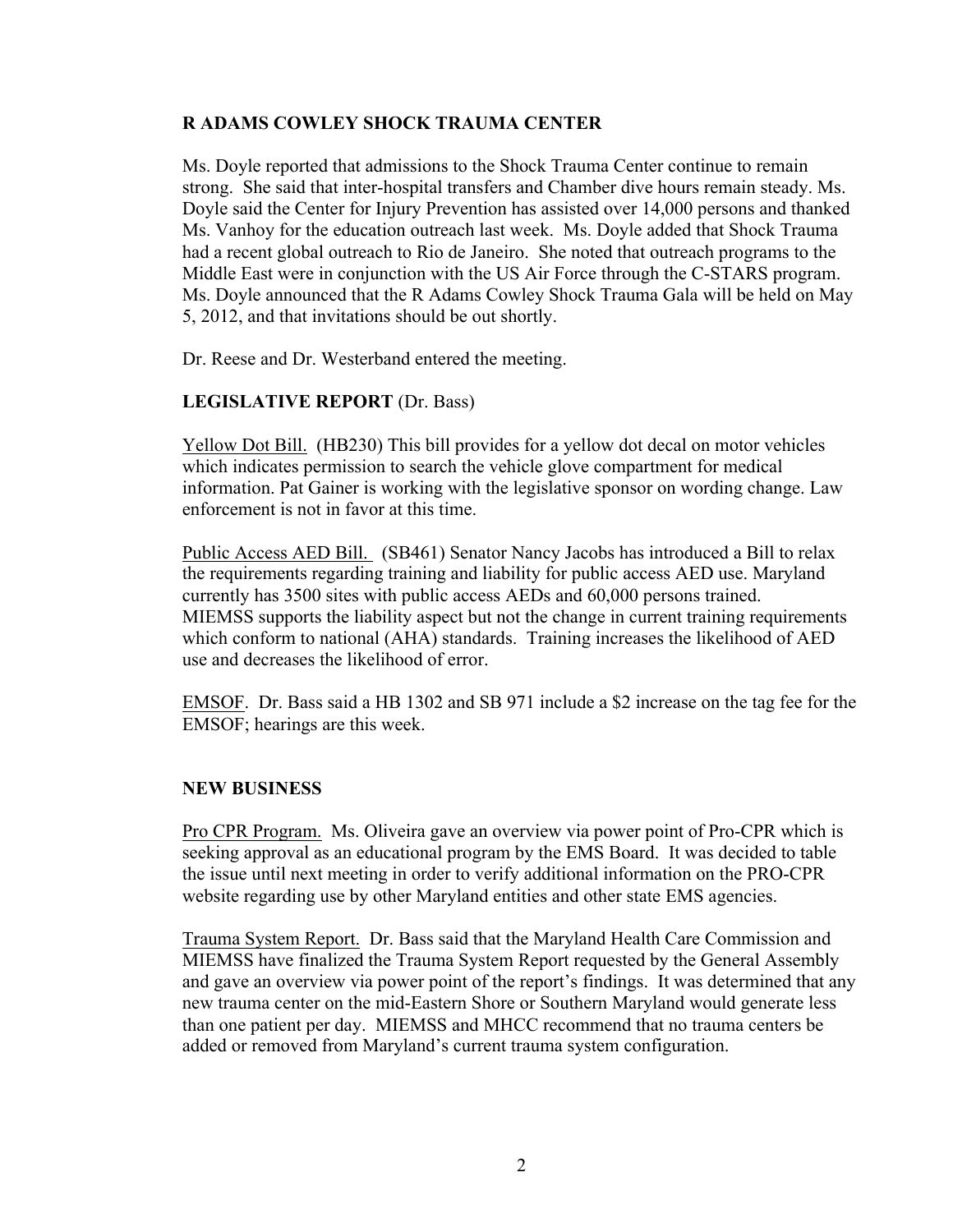Dr. Bass said the new ACS Guidelines will be cross walked with Title 30 and be presented to the EMS Board. Dr. Bass added that changes have already been incorporated into the EMS Protocols for the new Field Trauma Guidelines.

Dr. Hexter asked what the number of trauma patients were in 2010. There were a total of 19,402 trauma patients treated at Maryland Trauma Centers in 2010.

HEMS Billing Study. Dr. Bass said that the HEMS Billing Study on the feasibility of MSP Aviation billing for transports had been completed. The attenuated delivery schedule for the new helicopters significantly mitigates the impact of projected annual revenues from patient billing until after 2015 or 2016. Estimated cost for billing is \$330,000. Selfinsurance is not subject to state mandated benefit laws.

Mr. DeVries noted the excellent work by Pat Gainer and Monty Magee in working with multiple state entities in producing a fair analysis of all the data for the final report.

Revisions to TITLE 30 to reflect changes to names of levels of providers in Education Article Section 13-516. Ms. Sette said that she was cross walking Title 30 to reflect the new national standard levels of providers. There will be no substantive changes, and the final document will be presented to the EMS Board.

New EMT Standards. Ms. Oliveira gave a review of the new EMT Standards, via power point, highlighting the new provider levels and additional hours of education required. Dr. Bass said that one of the reasons for reviewing the new standards was due to President Lewis' comments regarding concern among local volunteers on the number of hours and anatomy and physiology requirements incorporated into the new EMT courses. Data on testing over the next year on pass/fail rates will be collected and assessed to address those concerns.

The Board discussed the difficulties in EMS providers obtaining clinical experience. Dr. Alcorta reported that resistance is hospital based with some hospitals providing considerable opportunity while others, particularly urban hospitals, limit the opportunities for EMS observers. The additional time commitment resulting from increased educational requirements and the public expectation of what a provider can do was discussed.

COMAR 30.01.02.01 Incorporation by Reference. Mr. Magee presented the proposed regulation amendment as published in the January 13, 2012, *Maryland Register*, with a non-substantive change to correct the edition date for the Maryland Medical Protocols for EMS providers from July 12 to July 1, for adoption as final

### **ACTION: Upon the motion of Ms. Van Hoy, which was seconded by Mr. Broccolino, the Board approved the COMAR 30.01.02.01 amendment for final as presented.**

**ACTION: Upon the motion of Dr. Westerband, which was seconded by Ms. Van Hoy, the Board adjourned to Closed Session.**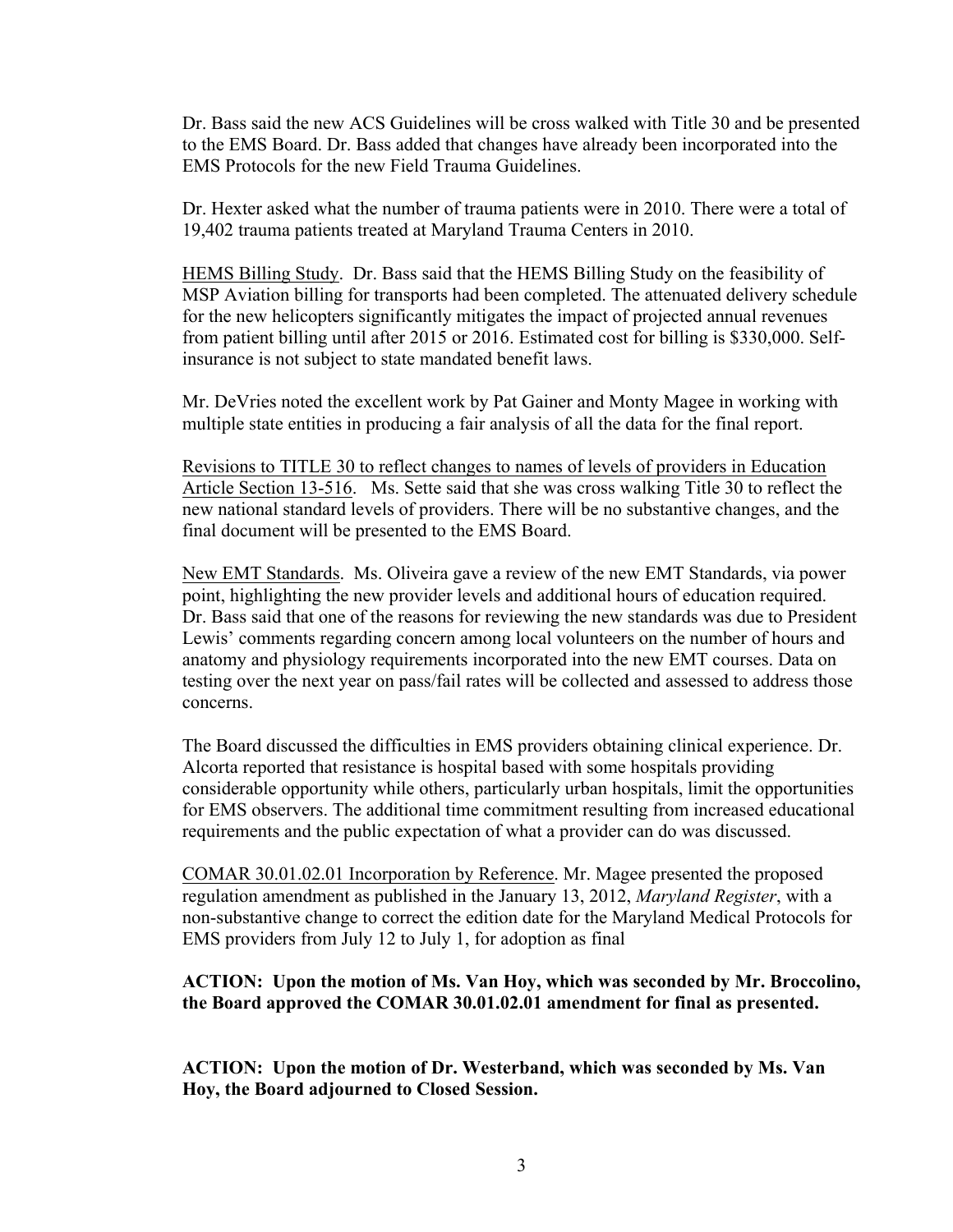The purpose of the closed session was to carry out administrative functions under State Government Article §10-502(b), to obtain legal advice from counsel under State Government Article § 10-508 (a) (7), and to discuss certain site reviews and maintain certain records and information in confidence as required by Health Occupations Article §14-506 (b) under State Government Article § 10-508(a) (13).

The closed session was attended by:

**Board Members Present**: Donald L. DeVries, Esq., Chairman; Sherry Adams; David Hexter, M.D., Murray Kalish, M.D.; Mary Alice Vanhoy, R.N.; Dany Westerband, M.D.; Gene Worthington; Vic Broccolino; Robert Maloney; Dean Albert Reece, M.D., Ph.D.

**Board Members Absent**: Sally Showalter

### **Others Present:**

**MIEMSS**: Dr. Bass; Dr. Alcorta; Mr. Fiackos; Mr. Schaefer; Ms. Goff

**OAG:** Mr. Magee; Ms. Sette.

The Board approved the closed session minutes from the December 13, 2011, meeting.

The Board discussed and received advice concerning a recent testamentary bequest to MIEMSS.

The Board discussed requirements for approving EMS training programs and the implementation of eMEDS.

The Board was provided information regarding various EMS provider education programs.

The Board considered provider disciplinary cases.